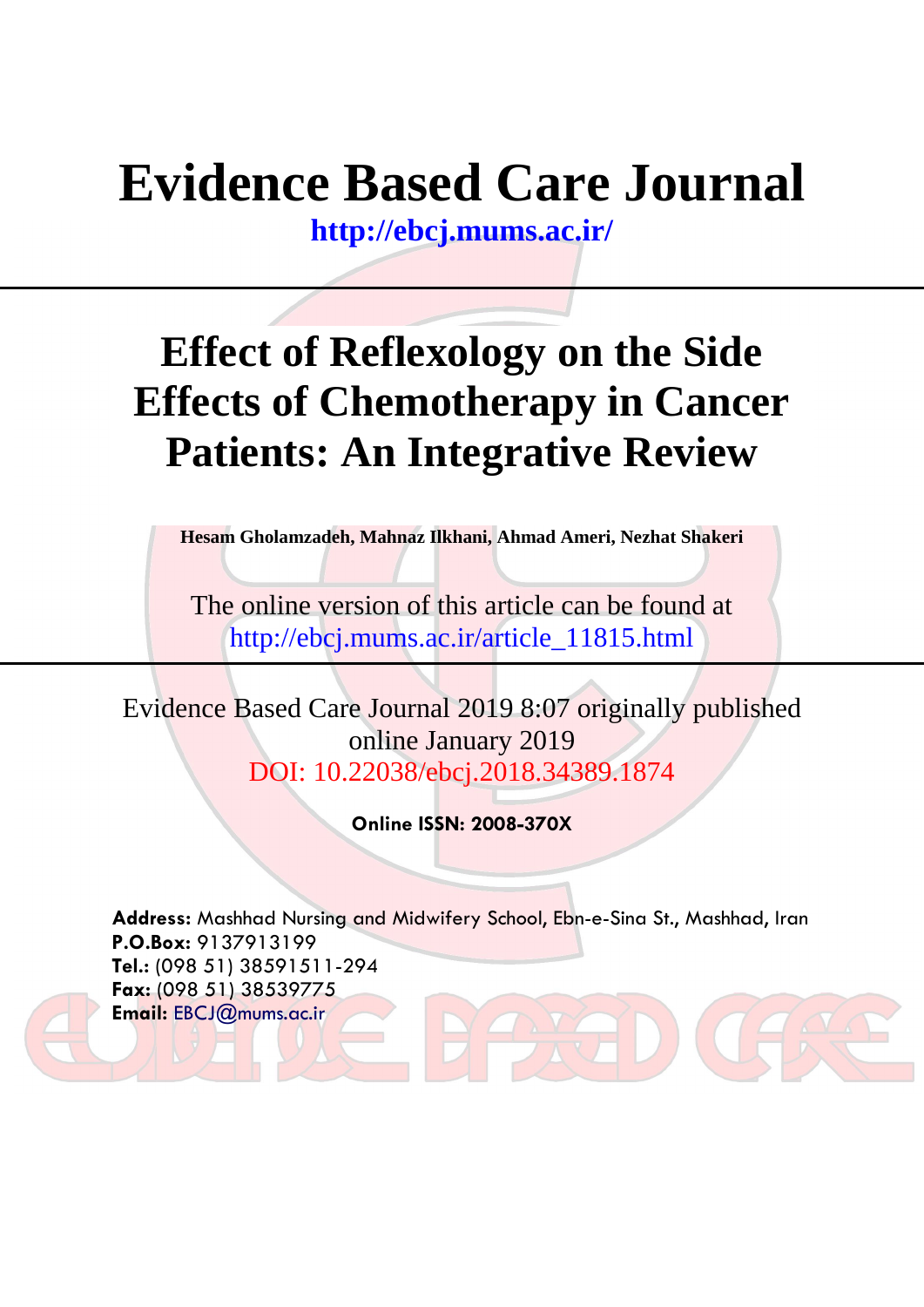

**Evidence Based Care Journal** 

Review Article



### **Effect of Reflexology on the Side Effects of Chemotherapy in Cancer Patients: An Integrative Review**

Hesam Gholamzadeh<sup>1</sup>, Mahnaz Ilkhani<sup>2\*</sup>, Ahmad Ameri<sup>3</sup>, Nezhat Shakeri<sup>4</sup>

**Received**: 02/09/2018 **Accepted**: 22/11/2018

Evidence Based Care Journal, 8 (4): 7-13

#### **Abstract**

**Background:** The global cancer incidence and the number of survivors are increasing. Therefore, it is necessary to pay more attention to the side effects of treatment.

**Aim:** The aim of this study was to assess the effect of reflexology on the side effects of chemotherapy in cancer patients.

**Method:** For finding the related articles, the researchers searched several databases including PubMed & ProQuest and valid websites including ScienceDirect, Google Scholar, Scientific Information Database, and Magiran. The key terms of "reflexology, cancer, and chemotherapy" individually and combined together were searched in Parisian and English, and the studies performed from 2009 to 2018 were extracted. Due to the lack of sufficient studies carried out into the outcome of reflexology on chemotherapy, both Persian and English articles were used.

**Results:** A total of 57 studies were extracted from the databases and valid websites; five of which met the inclusion criteria. All selected studies were clinical trials.

**Implications for Practice:** Reflexology can be used as a non-pharmacologic nursing intervention to alleviate the side effects of chemotherapy and improve the quality of life of cancer patients.

**Keywords:** Cancer, Chemotherapy, Reflexology

<sup>1.</sup> Student Research Committee, School of Nursing & Midwifery, Shahid Beheshti University of Medical Sciences, Tehran, Iran

<sup>2.</sup> Assistant Professor, School of Nursing and Midwifery, Shahid Beheshti University of Medical Sciences, Tehran, Iran

<sup>3.</sup> Associate Professor, Department of Radiation Oncology, Imam Hossein Hospital, Shahid Beheshti University of Medical Sciences, Tehran, Iran

<sup>4.</sup> Assistant Professor, Department of Biostatistics, School of Paramedical Sciences, Shahid Beheshti University of Medical Sciences, Tehran, Iran

<sup>\*</sup> Corresponding author, Email: [m\\_ilkhani@sbmu.ac.ir,](mailto:m_ilkhani@sbmu.ac.ir) m\_ilkhani@yahoo.com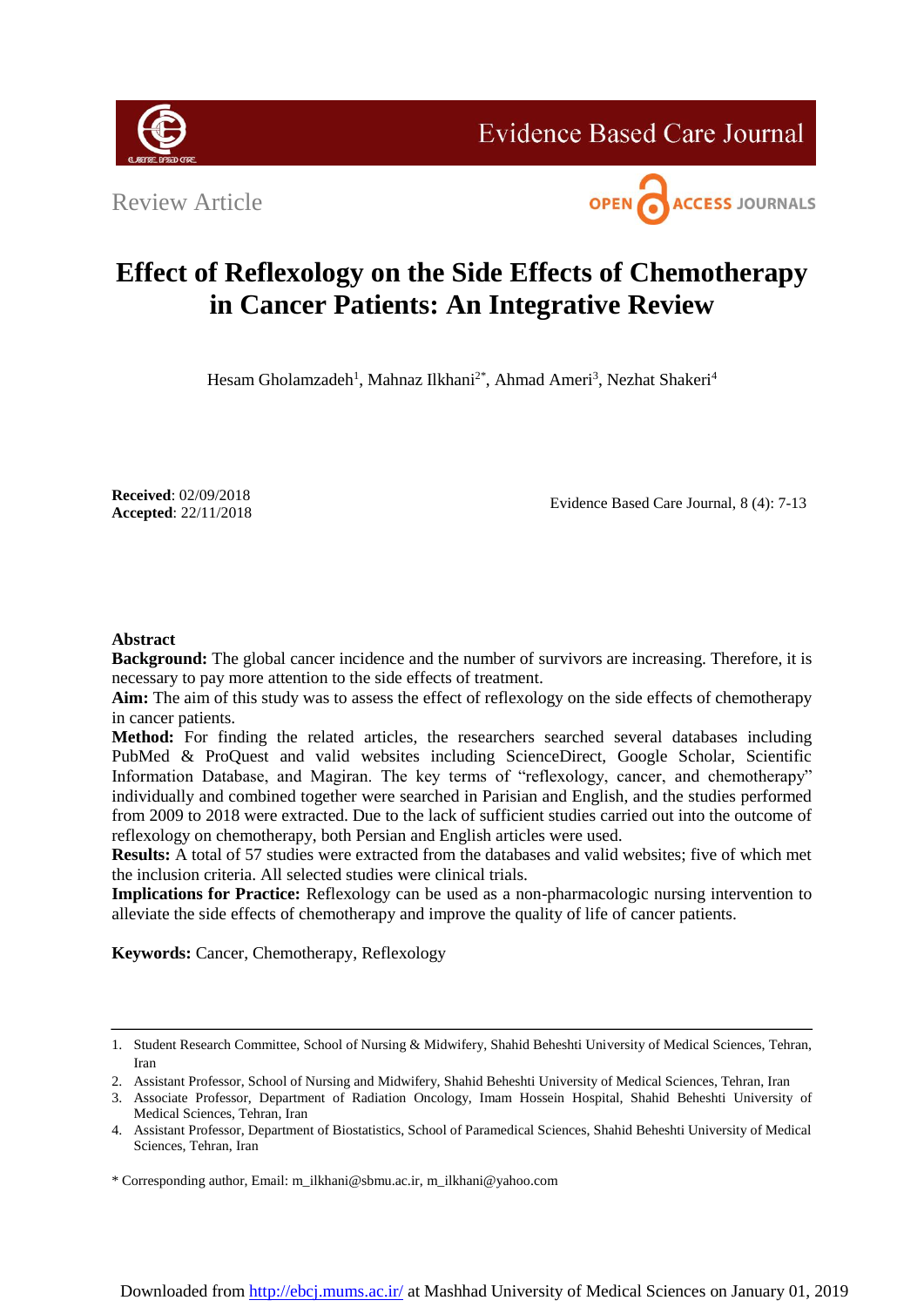#### **Introduction**

Chronic disease patients suffer not just from the disease but also from the side effects of treatment methods (1). The number of cancer survivors is increasing; therefore, paying attention to the side effects of treatment modalities and their effects on patients' quality of life is of paramount importance (2). Although chemotherapy, as a cancer treatment technique, can improve the survival of cancer patients, it may result in adverse effects and considerable problems for patients that are frequently neglected (3).

Fatigue, vomiting, diarrhea, dermal changes, and peripheral neuropathy are among these side effects that affect the patients' quality of life (4). Cancer patients often have problems coping with their new situation and may experience serious physical stress and psychological distress. Most patients and their families try to find the most effective way to treat. In most cases, patients seek complementary and alternative medicine (CAM) to alleviate the side effects of common cancer treatments (5).

The use of CAM by cancer patients is of vital importance. In Europe, about 40% of all cancer patients use CAM during their oncology treatment. Reflexology is one of the available interventions in manual complementary therapies, which provides a good opportunity for nurses to take care of patients (6, 7). Nurses consider complementary therapies as adjunctive therapy methods for improving patients' condition (3).

Reflexology and foot massage are different because reflexology involves the application of more surface contact and deeper pressure to the specific points of the foot by fingers that is similar to a kinetic movement such as that of a caterpillar. There are several points on the soles of hands and feet correspond to specific organs. In this method, self-treatment mechanisms become activated and physiological responses increase.

Reflexology is based on the neural stimulation and enhancing blood flow that leads to relaxation through physiological changes (8, 9). The pressure of fingers on reflex areas causes stimulation of hundreds of nerve endings in the foot sole and releasing endorphins. These hormones block the transmission of pain and, lead to relaxation and numbness, reduce stress, and increase tranquility (10).

It seems that nurses play an important role in helping patients with acceptance and conducting nonpharmacological therapies such as CAM in order to control symptoms. This task cannot proceed until the nurses obtain enough information about the effectiveness of these therapies (11). As reflexology has become popular among nurses, its effects should be evaluated. More evidence is needed to support the use and benefits of reflexology for reducing the side effects of chemotherapy. Therefore, the current integrative study was performed to review the effect of reflexology on the adverse effects of chemotherapy.

#### **Methods**

This integrative review follows the proposed steps by Preferred Reporting Items for Systematic Reviews and Meta-Analyses. A flowchart of the trial selection process is shown in Figure 1.

A survey was conducted to find similar studies using the key terms of reflexology, cancer, and chemotherapy in PubMed and ProQuest databases from 2009 to 2018. Only published studies in journals were assessed; grey literature such as dissertations and conference summaries were not included in the study. Persian articles were searched using valid websites including ScienceDirect, Google Scholar, Scientific Information Database, and Magiran (Magazine Iran). The inclusion criteria entailed the language of Persian or English, being a clinical trial, examining the direct or comparative effects of reflexology on the side effects of chemotherapy, and being published in the last 10 years with the full text available. However, the studies with less than 40 participants in each group or with insufficient information about the research methodology and lack of control group were excluded.

In the first online search strategy, 57 studies related to the research were found. The number of articles dropped to 35 after removing duplicates. After screening titles and abstracts, 28 articles were discarded and the number of articles dropped to seven. Two studies were excluded, since the experimental and control groups were the same, and the number of articles decreased to five. Two members of the project evaluated each of the chosen studies to determine whether they were eligible.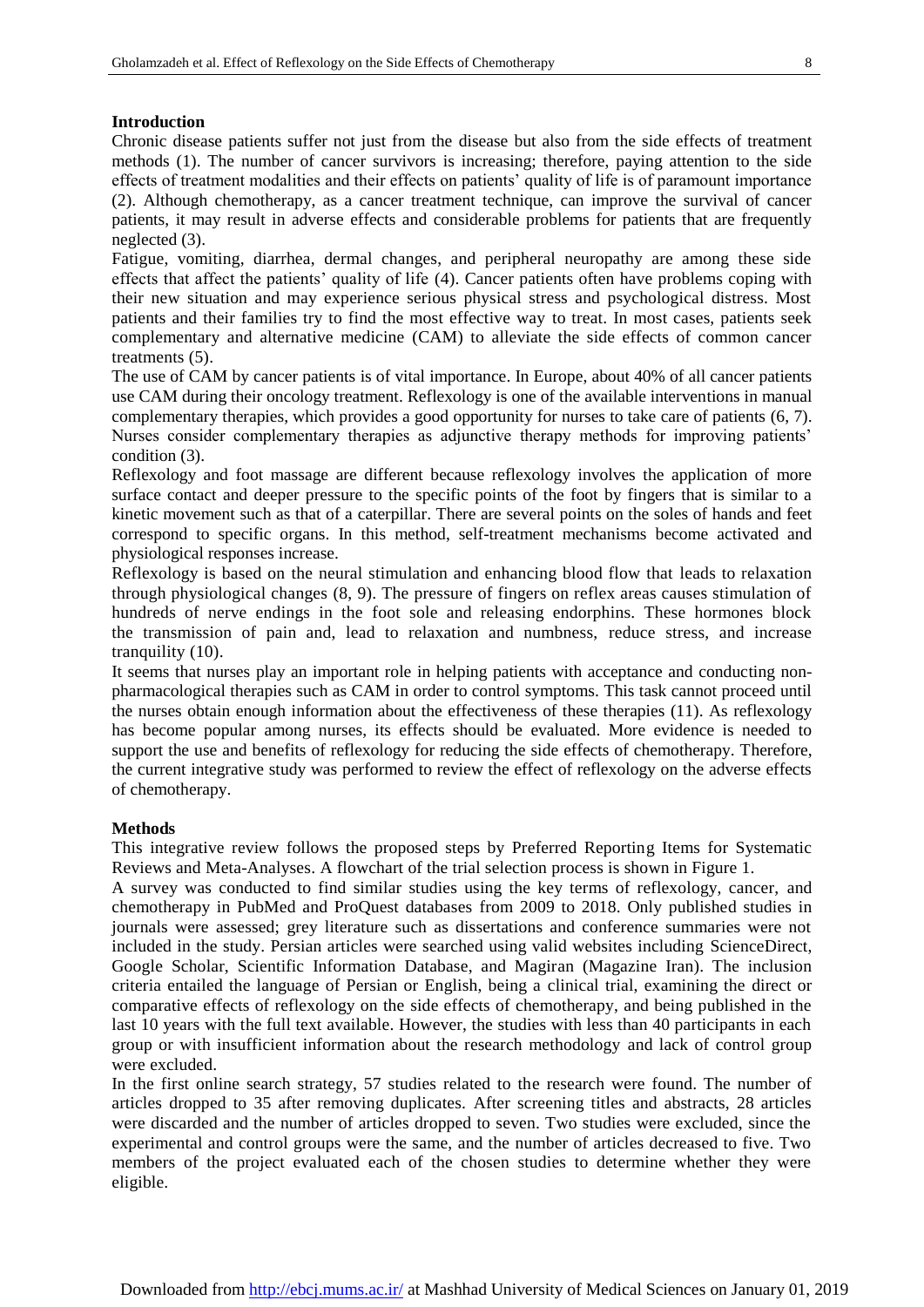

**Figure 1. Flowchart of the trial selection process**

|  |  | Table 1. Evaluation of the quality of randomized clinical trials included in this study |  |  |
|--|--|-----------------------------------------------------------------------------------------|--|--|
|  |  |                                                                                         |  |  |

| Study                          | Randomization   | Blinding  | Drop-out    | <b>Jadad Score</b> |
|--------------------------------|-----------------|-----------|-------------|--------------------|
| Kurt and Can (2018)            | Adequate $(++)$ | $NA**(0)$ | $DS*** (+)$ |                    |
| Wyatt et al. $(2017)$          | $UA^*(+)$       | NA(0)     | $DS (+)$    |                    |
| Ozdelikara and Tan (2017)      | $UA (+)$        | NA(0)     | NA(0)       |                    |
| Uysal et al. $(2016)$          | $UA (+)$        | NA(0)     | $DS (+)$    |                    |
| Pedram Razi et al. (2013)      | $UA (+)$        | NA(0)     | NA(0)       |                    |
| also be also the first<br>$-1$ |                 |           |             |                    |

\* unclear, \*\* not available, \*\*\* described

As shown in Table 1, all eligible papers were fully studied and a Jadad scale was used to validate and evaluate the methodology of the selected articles. Jadad scoring is a scale allocating the trials a score of between zero (very poor) and five (rigorous). The Jadad scale focuses on randomization [0-2], blinding  $[0-2]$ , and withdrawals and dropouts  $[0-1]$  to evaluate the methodological quality of primary research (12).

#### **Results**

According to the objectives, the studies were classified based on the effects of reflexology into the following groups: Effect on general symptoms, Effect on psychological effects, Effect on quality of life, and Effect on chemotherapy-induced peripheral neuropathy. A summary of the final articles reviewed is shown in Table 2.

Finally, five studies met the inclusion criteria. Three studies were conducted in Turkey, one in the United States, and one in Iran. In most of the studies, reflexology was delivered by a reflexologist with a valid certificate. Key information about the studies is summarized in Table 3.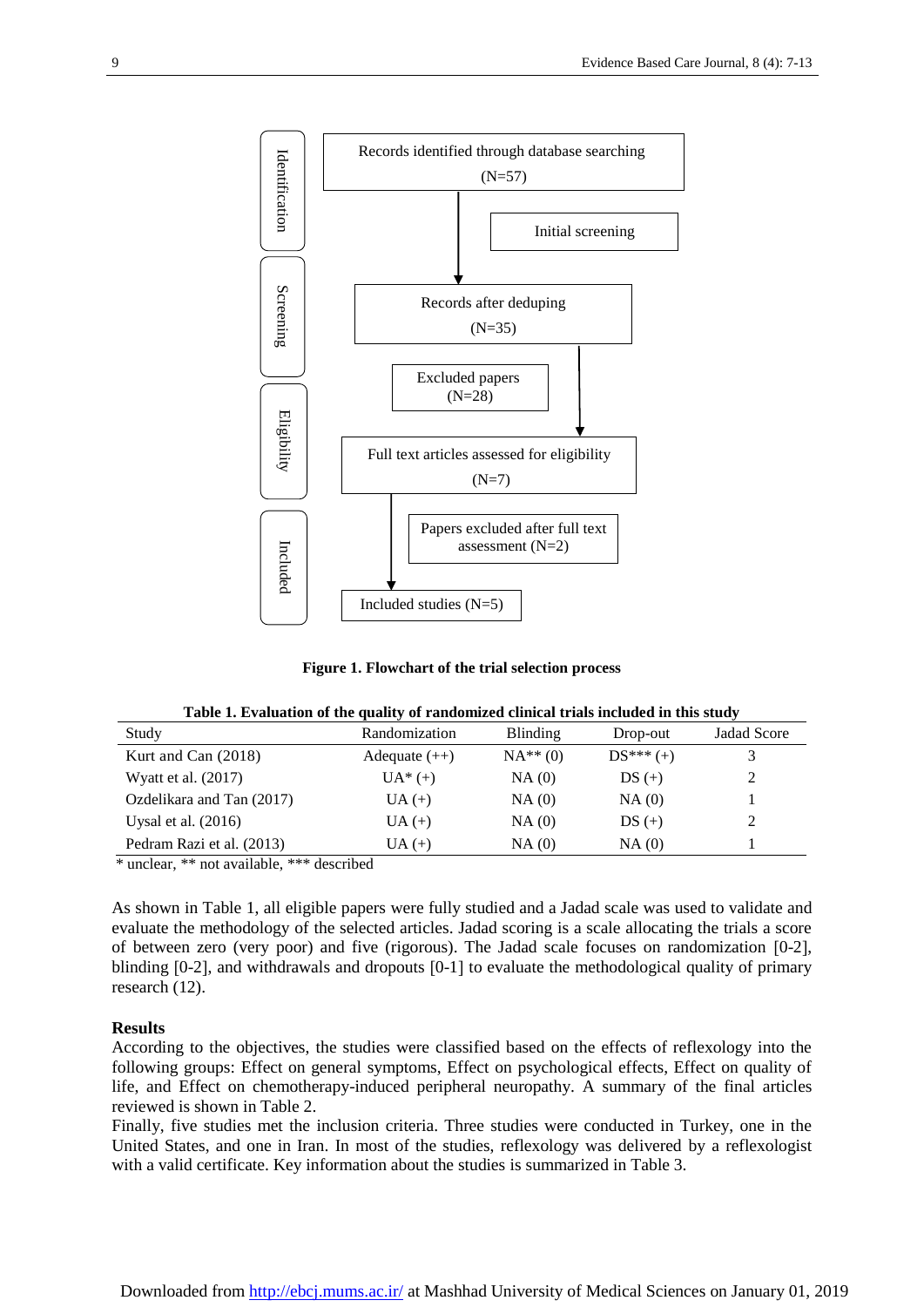| Table 2. Summary of the final articles reviewed |      |                                                                                                                                                                                                                                                                       |                                                                                                                                                                                                                                                                                                                                                                                                                                                                                                                                                                                                                                                                                                                                                                                                                                                                                                                                                                                                                                                                                                               |  |  |  |
|-------------------------------------------------|------|-----------------------------------------------------------------------------------------------------------------------------------------------------------------------------------------------------------------------------------------------------------------------|---------------------------------------------------------------------------------------------------------------------------------------------------------------------------------------------------------------------------------------------------------------------------------------------------------------------------------------------------------------------------------------------------------------------------------------------------------------------------------------------------------------------------------------------------------------------------------------------------------------------------------------------------------------------------------------------------------------------------------------------------------------------------------------------------------------------------------------------------------------------------------------------------------------------------------------------------------------------------------------------------------------------------------------------------------------------------------------------------------------|--|--|--|
| Authors                                         | Year | Purpose of study                                                                                                                                                                                                                                                      | Key findings                                                                                                                                                                                                                                                                                                                                                                                                                                                                                                                                                                                                                                                                                                                                                                                                                                                                                                                                                                                                                                                                                                  |  |  |  |
| Uysal et al.                                    | 2016 | Effects of foot massage<br>using two different<br>methods on symptoms<br>in colorectal cancer<br>patients                                                                                                                                                             | They reported that classical massage was effective in<br>reducing pain intensity and the incidence of abdominal<br>distention. Nevertheless, foot reflexology was alleviated<br>pain and exhaustion, reduced the incidence of abdominal<br>distention and urinary frequency, and improved the quality<br>of life. In addition, nurses could use massage and<br>reflexology alongside regular care to control patients'<br>symptoms and improve their quality of life (13).                                                                                                                                                                                                                                                                                                                                                                                                                                                                                                                                                                                                                                    |  |  |  |
| Wyatt et al.                                    | 2017 | Effects of a reflexology<br>intervention delivered<br>by friends or family at<br>home compared to<br>control over attention to<br>the quality of life,<br>concerning the health<br>of women suffering<br>from progressive breast<br>cancer undergoing<br>chemotherapy | The effects of the intervention were evaluated using linear<br>interaction models in the $5th$ and $11th$ weeks to gauge the<br>severity of symptoms and effects on daily activities,<br>function field, social support, quality of care of the patient,<br>and life satisfaction. Initial analysis of the main effect of<br>the intervention on primary and secondary outcomes<br>showed a significant decrease in cumulative symptom<br>severity in the reflexology group compared to the control<br>group $(P<0.01)$ . There was a significant difference in<br>symptom severity ( $P=0.02$ ) and interference effect in the<br>reflexology group compared to the control group in the<br>aspects of function field, social support, quality of<br>communication, and life satisfaction in the 5 <sup>th</sup> and 11 <sup>th</sup><br>weeks. This study showed that reflexology was effective in<br>reducing the symptom severity of cancer patients and<br>interaction with daily activities (14).                                                                                                       |  |  |  |
| Ozdelikara<br>and Tan                           | 2017 | Effect of reflexology on<br>the quality of life of<br>breast cancer patients                                                                                                                                                                                          | In this study, it was demonstrated that reflexology had<br>positive effects on the general health of patients with breast<br>cancer undergoing chemotherapy. This method increased<br>their function and had potential benefits because it reduced<br>the complications of chemotherapy and the symptoms of the<br>disease. According to the results of the mentioned study,<br>reflexology increased the quality of life in patients suffering<br>from breast cancer (15).                                                                                                                                                                                                                                                                                                                                                                                                                                                                                                                                                                                                                                   |  |  |  |
| Pedram<br>Razi et al.                           | 2013 | Effect of reflexology on<br>quality of life of breast<br>cancer patients during<br>chemotherapy                                                                                                                                                                       | The results showed that there was a significant difference<br>between the three groups in terms of the total score of<br>quality of life at the post-intervention phase (P<0.001). It<br>had a significant effect on different aspects of quality of<br>life in the test group compared to the placebo and control<br>groups $(10)$ .                                                                                                                                                                                                                                                                                                                                                                                                                                                                                                                                                                                                                                                                                                                                                                         |  |  |  |
| Kurt and<br>Can                                 | 2018 | Reflexology in the<br>management of<br>chemotherapy induced<br>peripheral neuropathy                                                                                                                                                                                  | Kurt and Can's study showed that reflexology application<br>did not lead to differences in peripheral neuropathy severity<br>between two control and experimental groups (P>0.05). It<br>only led to improvement in sensory functions in the<br>experimental group. It was determined that reflexology was<br>an effective approach in improving patients' activity<br>levels, walking ability, routine work-related activities,<br>communication with other people, sleep patterns and<br>enjoyment of life, as well as sensory, motor, and autonomic<br>functions in the experimental group. However, there was no<br>significant difference in terms of the effect of reflexology<br>on improving the mentioned parameters related to<br>chemotherapy-induced peripheral neuropathy between the<br>two groups. Finally, it was determined that reflexology was<br>not an effective method in the management of patients'<br>activity levels, walking ability and motion and autonomic<br>functions related to chemotherapy-induced peripheral<br>neuropathy. However it was effective in the management of |  |  |  |

patients' sensory functions related to chemotherapy-induced

peripheral neuropathy  $(P=0.024)$  (4).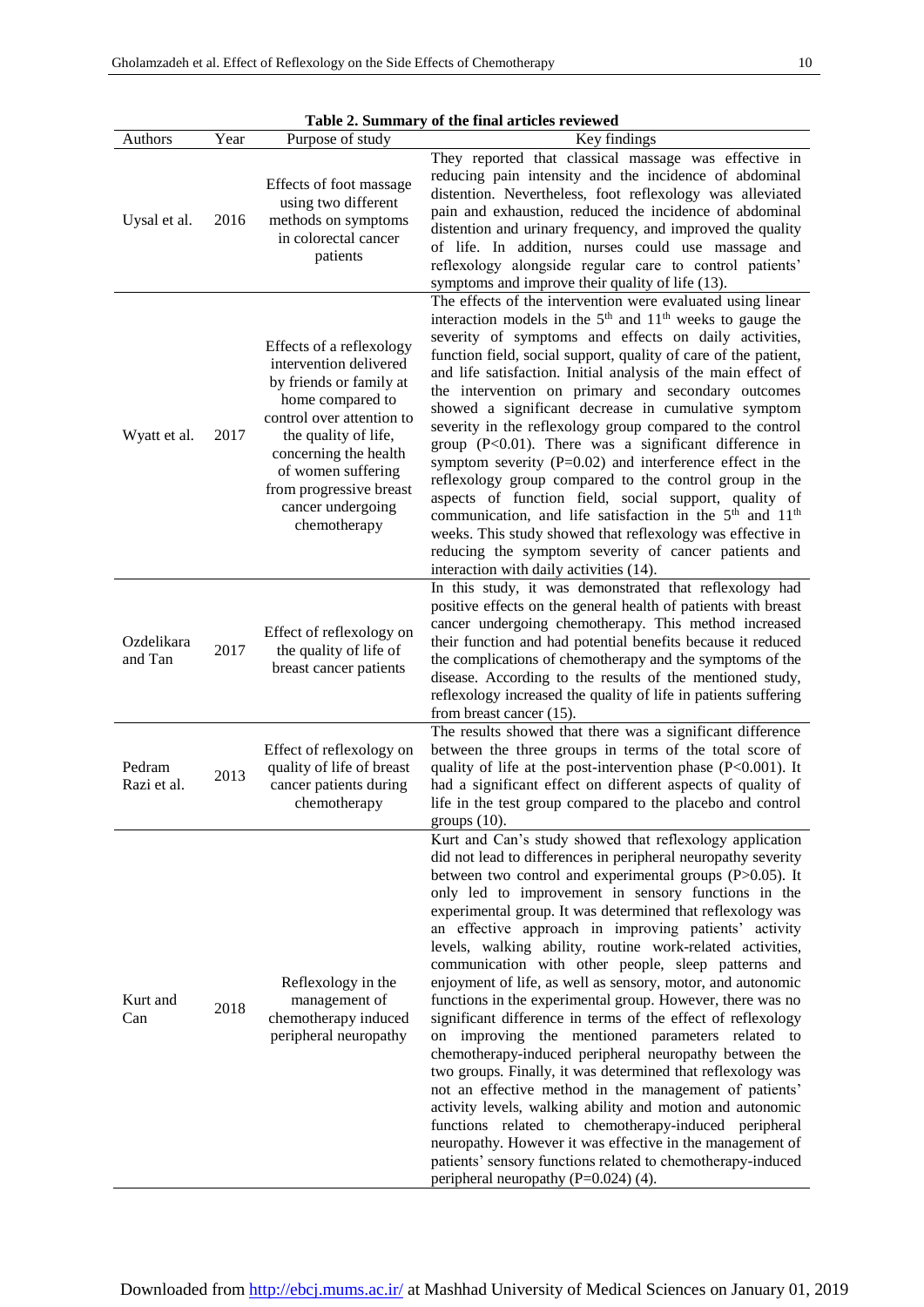| Study<br>Authors<br>(year)<br>Modality/Pr<br>ocedure      | Study<br>design                                                                                                                                | Type and<br>stage of<br>cancer/Outco<br>mes<br>measured                                      | Control or<br>comparison<br>intervention(s) | Sample $n$<br>(total)<br>Age mean<br>$(s_D)/mean$<br>(range)                                                                                                     | No. sessions<br>Frequency<br>Duration<br>(minutes) | No.<br>provider  | Site of<br>reflexology                                                            | Outcomes (tools)                                                                                                                                                                                                                                                                                  |
|-----------------------------------------------------------|------------------------------------------------------------------------------------------------------------------------------------------------|----------------------------------------------------------------------------------------------|---------------------------------------------|------------------------------------------------------------------------------------------------------------------------------------------------------------------|----------------------------------------------------|------------------|-----------------------------------------------------------------------------------|---------------------------------------------------------------------------------------------------------------------------------------------------------------------------------------------------------------------------------------------------------------------------------------------------|
| 1. Kurt and<br>Can (2018)<br>Feet<br>reflexology          | $RCT^*$ :<br>Two groups                                                                                                                        | Not<br>specified/Perip<br>heral<br>neuropathy<br>(Grade II-IV)                               | Standard<br>care protocol<br>of clinic      | 60<br>Experimental<br>: 58.3(11.24)<br>Control:<br>57.86 (10.56)                                                                                                 | 12<br>Weekly<br>20                                 | Not<br>specified | Cervical<br>and brain<br>region of<br>feet                                        | Quality of life ((EORTC<br>OLO-CIPN-20),<br><b>Brief Pain Inventory</b>                                                                                                                                                                                                                           |
| 2. Wyatt et<br>al. (2017)<br>Feet<br>reflexology          | RCT:<br>Two groups                                                                                                                             | Stage III or IV<br>breast<br>cancer/Sympto<br>m management<br>(severity and<br>interference) | No<br>interventions<br>were<br>administered | 256<br>Reflexology:<br>58.09 (11.62)<br>Attention<br>Control: 54.80<br>(10.30)                                                                                   | $\overline{\mathbf{4}}$<br>Weekly<br>30            | Not<br>specified | Thumb-<br>walking<br>pressure                                                     | M.D. Anderson Symptom<br>Inventory (MDASI)<br>Quality of Life Index<br>(OLI)<br>Multidimensional Scale of<br>Perceived,<br><b>Patient Reported</b><br><b>Outcomes Measurement</b><br><b>Information System</b><br>(PROMIS),<br>Social Support (MSPSS)<br>Tool,<br>Quality of Relationship<br>Tool |
| 3. Ozdelikara<br>and Tan<br>(2017)<br>Feet<br>reflexology | RCT:<br>Two groups                                                                                                                             | Stage II breast<br>cancer/General<br>health status<br>Quality of life                        | Routine<br>nursing care                     | 60<br>Experimental:<br>50.93 (11.27)<br>Control: 51.06<br>(10.97)                                                                                                | 3<br>Three<br>chemotherap<br>y cycles<br>30-40     | 1                | Reflexolog<br>techniques<br>were<br>performed<br>on all<br>system on<br>both feet | EORTC QLQ C30 Quality<br>of Life Scale (3rd version)<br>(European Organization<br>for Research and<br><b>Treatment of Cancer Core</b><br><b>QoL</b> Questionnaire)                                                                                                                                |
| 4. Uysal et<br>al. (2016)<br>Feet<br>reflexology          | RCT:<br>Three groups<br>1. Feet<br>reflexology<br>2. Classical<br>massage for<br>dorsum and<br>the soles of<br>the feet<br>3. Control<br>group | Stage II or III<br>colorectal<br>cancer/Sympto<br>m management<br>Quality of life            | Routine<br>treatment and<br>care            | 60<br>Reflexology<br>group: 56.05<br>(15)<br>Classical<br>massage<br>group: 60.60<br>(8.10)<br>Control group:<br>60.35(8.61)                                     | 10<br>Twice a<br>week<br>20                        | $\mathbf{1}$     | Reflex<br>points of<br>each foot                                                  | Common Terminology<br>Criteria for Adverse<br>Events (CTCAE V4),<br>Cancer Quality of Life<br><b>Questionnaires</b> (EORTC<br>QLQ) C30 and CR29                                                                                                                                                   |
| 5. Pedram<br>Razi et al.<br>(2013)<br>Feet<br>reflexology | RCT:<br>Three groups<br>1. Feet<br>reflexology<br>2. Control<br>group<br>3. Placebo<br>group                                                   | Stage II or III<br>breast<br>cancer/Sympto<br>m management<br>Quality of life                | Usual care                                  | 60<br>Experimental:<br>$(20-39 \text{ y})$ : 8<br>(age>40 y): 12<br>Control: (20-<br>$39 y$ : 8<br>(age>40 y): 12<br>Placebo: (20-<br>39 y): 9<br>(age>40 y): 11 | 3<br>Weekly<br>30                                  | $\mathbf{1}$     | Reflex<br>points of<br>each foot                                                  | Cancer Quality of Life<br><b>Questionnaires</b> (EORTC<br>QLQ) C30 and BR 23                                                                                                                                                                                                                      |

**Table 3. Key features of included studies**

\* Randomized clinical trial

#### **Discussion**

The effect of reflexology on different conditions was evaluated in four systematic reviews (16-19). Wang et al. evaluated the efficacy of reflexology in different conditions and found that there was no evidence for any specific effects of reflexology on any condition, and they did not suggest reflexology as routine care. About cancer patients, Wang et al. only mentioned that the reflexology was an attempt to improve the physical and mental unpleasant symptoms of cancer and its treatment and did not perform a deeper evaluation of the subject (16).

Kim et al. evaluated the effect of reflexology on problem-based treatment of breast cancer and found that the existing evidence could not support reflexology as an effective method in the care of patients with breast cancer (17). Ernst, in two systematic reviews in 2009 and 2011, evaluated clinical trials on reflexology and did not report it as an effective and useful therapy for any medical condition (18-19).

Although some of the research plans seem good, others have drawbacks in their designs, and the quality of the majority of the evaluated randomized clinical trials was poor. The sample size of each group is important for increasing the generalization of the results. Therefore, the results of the three studies were not generalizable due to a small sample size (n<40), and they were excluded (20-22). Reflexology has been evaluated in different conditions, and it shows that reflexologists believe in the effectiveness of this technique in all these conditions. Nevertheless, medical claims always should be supported by proper evidence (18). Only one study (4) evaluated the symptoms of chemotherapyinduced peripheral neuropathy (4). Kurt and Can indicated the positive effect of reflexology on the sensory functions of patients with peripheral neuropathy (4).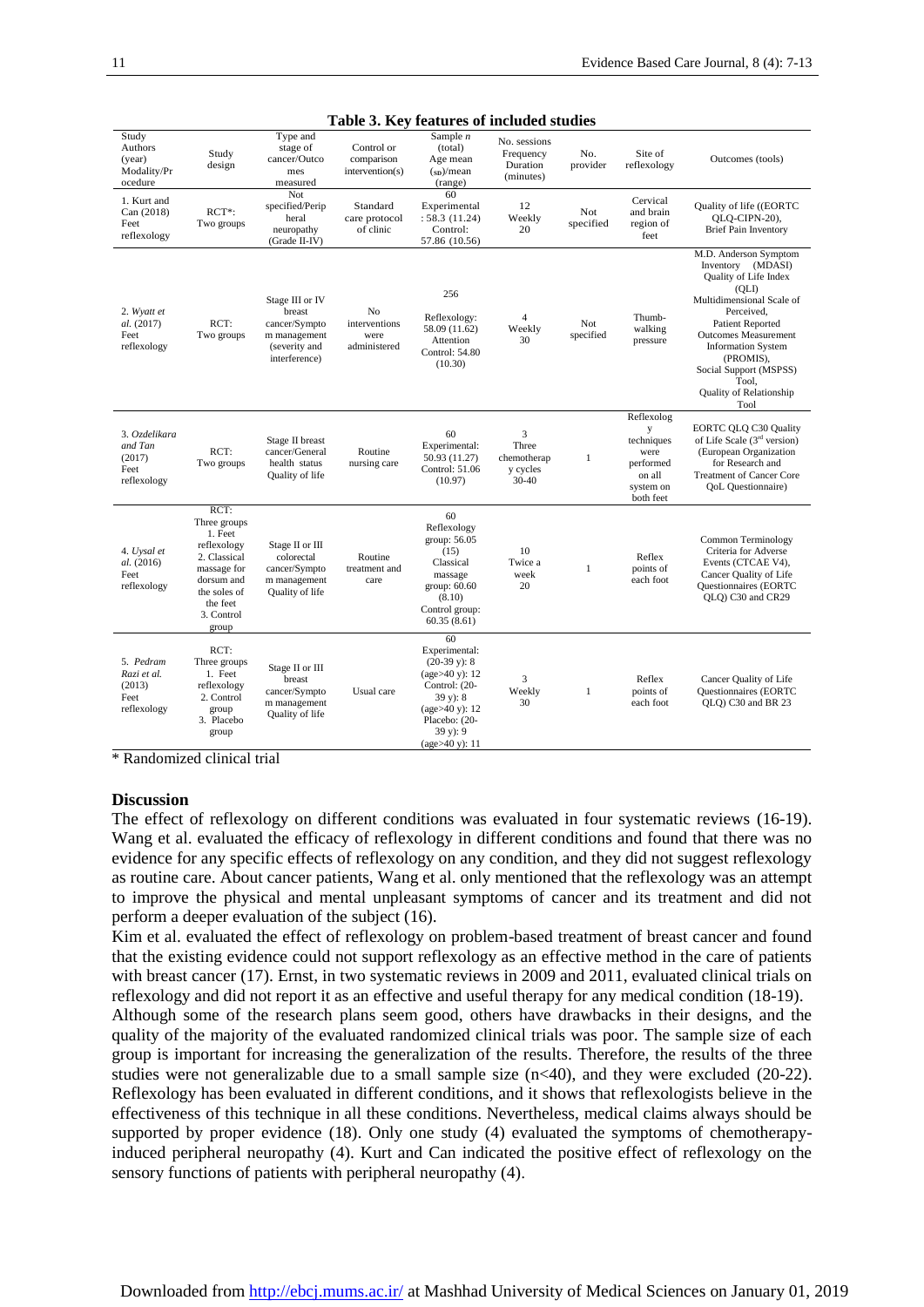The study conducted by Uysal et al. was a small study with a short-term follow-up. However, its result showed that reflexology might be more useful for cancer patients than foot massage or no interventions (13). There were significant differences between the time periods of the interventions. The number of sessions of reflexology varied from 3 to 12, and the length of time for reflexology in each session varied from 20 to 60 minutes. This level of variety made it difficult to arrive at a particular conclusion. Since the studies used different tools for measuring symptoms, pain evaluation, physical function, and quality of life, or had different control groups, quantitative comparison of the results seems difficult.

Although we have attempted to gather all of the related clinical trials, we cannot be sure that this goal has been achieved. It is necessary to mention that this review only included studies that were published during the period 2009-2018 and were in English or Persian. Short-term follow-ups were another main restriction in the current study; therefore, the long-term effects of reflexology are unknown. Moreover, none of the reviewed studies evaluated the adverse effects of reflexology, meaning it would be best to consider the side effects of reflexology in future studies.

#### **Implications for Practice**

In general, this integrative review showed that reflexology can reduce pain and increase physical function, balance, and quality of life in cancer patients. However, the current efficacy evidence of reflexology should be evaluated in patients using reflexology to manage their symptoms. They should be aware that currently, there is no strong evidence that supports reflexology. This integrative review showed that the evidence for the efficacy of reflexology is scattered; however, it was not indicated that reflexology was ineffective. According to the current review of the literature, it was found that none of the studies pointed to the side effects of reflexology. Accordingly, further studies are recommended with the consideration of these side effects.

#### **Acknowledgments**

This study was derived from a thesis submitted to the School of Nursing and Midwifery at Shahid Beheshti University of Medical Sciences, Tehran, Iran, in partial fulfillment of a Master's thesis in nursing (IR.SBMU.PHNM.1396.773). Hereby, we express our gratitude to the Research Deputy of the School of Nursing and Midwifery at Shahid Beheshti University of Medical Sciences for their contribution to this study.

#### **Conflicts of Interest**

The authors declare no conflict of interest in this study.

#### **References**

- 1. Elshamy K, Eman Elsafety M. Effect of nursing interventions using foot reflexology on blood pressure and quality of life of hypertensive patients at Mansoura University Hospitals: preliminary results. Med J Cairo Univ. 2011;79(2):193-202.
- 2. Brewer JR, Morrison G, Dolan ME, Fleming GF. Chemotherapy-induced peripheral neuropathy: current status and progress. Gynecol Oncol. 2016;140(1):176-83.
- 3. Park R, Park C. Comparison of foot bathing and foot massage in chemotherapy-induced peripheral neuropathy. Cancer Nurs. 2015;38(3):239-47.
- 4. Kurt S, Can G. Reflexology in the management of chemotherapy induced peripheral neuropathy: a pilot randomized controlled trial. Eur J Oncol Nurs. 2018;32:12-9.
- 5. Lettner S, Kessel KA, Combs SE. Complementary and alternative medicine in radiation oncology: survey of patients' attitudes. Strahlenther Onkol. 2017;193(5):419-25.
- 6. Fremd C, Hack CC, Schneeweiss A, Rauch G, Wallwiener D, Brucker SY, et al. Use of complementary and integrative medicine among german breast cancer patients: predictors and implications for patient care within the PRAEGNANT study network. Arch Gynecol Obstet. 2017;295(5):1239-45.
- 7. Kahangi L, Moeini M, Babashahi M. The effects of reflexology on anxiety levels before coronary artery bypass graft surgery. J Res Behav Sci. 2012;9:163-9. (Persian)
- 8. Gozuyesil E, Baser M. The effect of foot reflexology applied to women aged between 40 and 60 on vasomotor complaints and quality of life. Complement Ther Clin Pract. 2016;24:78-85.